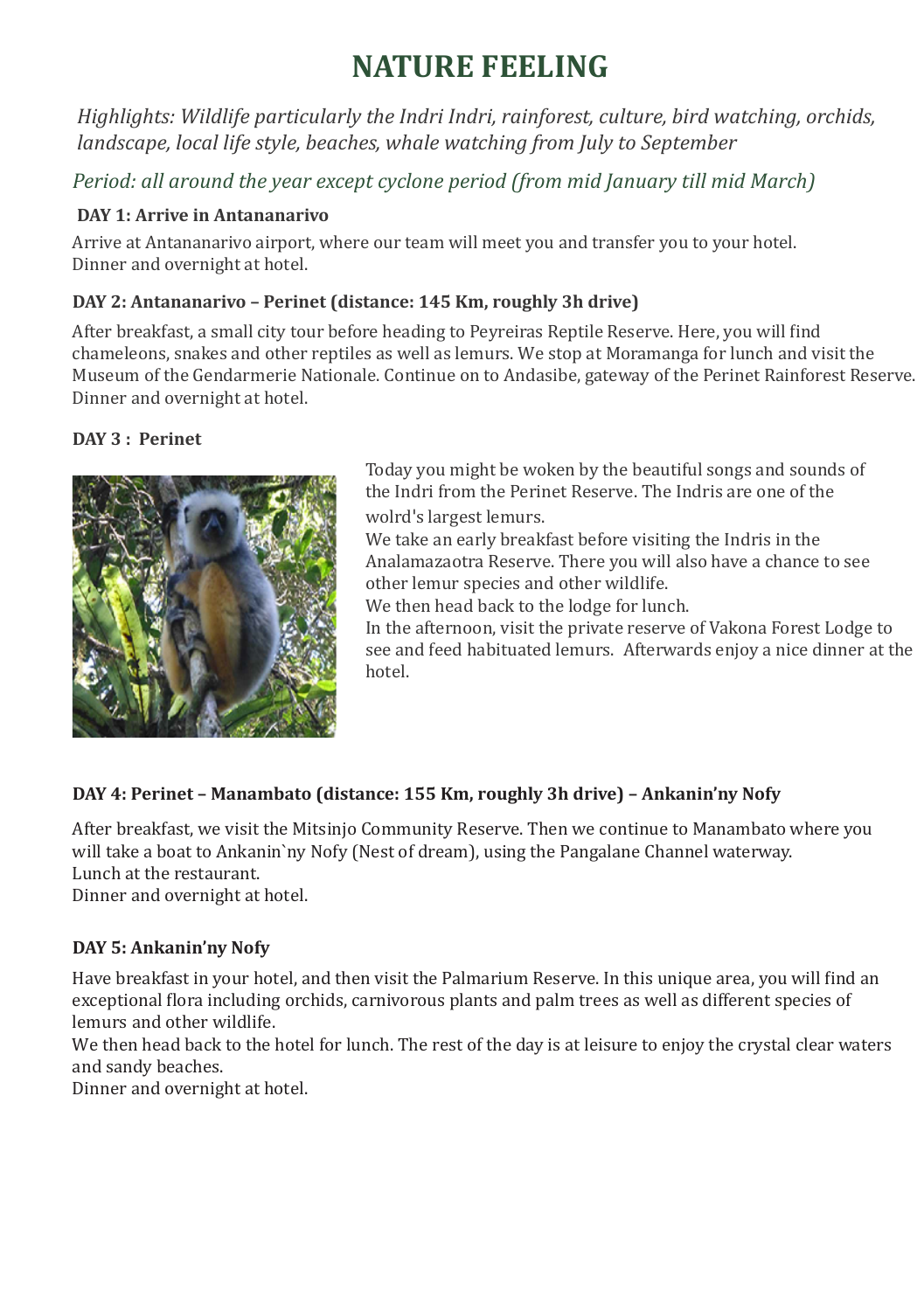## **DAY 6: Ankanin'ny Nofy – Tamatave (distance: 60 km)**

After breakfast, we embark on a cruise on a speedboat or dugout along the Pangalane Channel to reach Tamatave. A packed lunch will be provided. Upon arrival, transfer to the hotel. Dinner and overnight at hotel.

#### **DAY 7: Tamatave**

After breakfast, we visit the zoological and botanical park of Ivoloina. There, you will see parrots, tortoises, chameleons, insects and lemurs. You will also find fruit trees and medicinal plants endemic to the region. We then head back to Tamatave for lunch.

Later, there will be an afternoon sightseeing tour of the city. Tamatave is the largest city on the east coast of Madagascar. During the city tour, discover the second largest harbour of the island and stroll through the colourful market of the city and a rickshaw ride to end your day. Dinner and overnight at hotel.

#### **DAY 8: Tamatave – Sainte Marie**

After breakfast, we transfer to the airport for the short flight to the beautiful Sainte Marie Island which is located 7km off the east coast of Madagascar. The Island offers a tropical landscape with primary forest, coconut trees, beautiful beaches, and idyllic scenery. The hotel offers a large number of choices of sea and land activities. You will not forget the incredible sight of humpback whales playfully surfacing and blowing spouts in the air during their migration season near the eastern coast of Madagascar from July till September.

Half-board at hotel.

## **DAY 9/ DAY10: Sainte Marie ( 2 nights)**



Enjoy the stay at your leisure and your choice. You may spend the days relaxing by the Indian Ocean under coconut trees, or choose among the activities proposed on site. Half-board at hotel.

#### **DAY 11 : Depart from Sainte Marie to Antananarivo - fly home**

After breakfast, transfer to Sainte Marie airport for your flight to Antananarivo. At Ivato airport, you will transit for your flight back home.

## **END OF TOUR**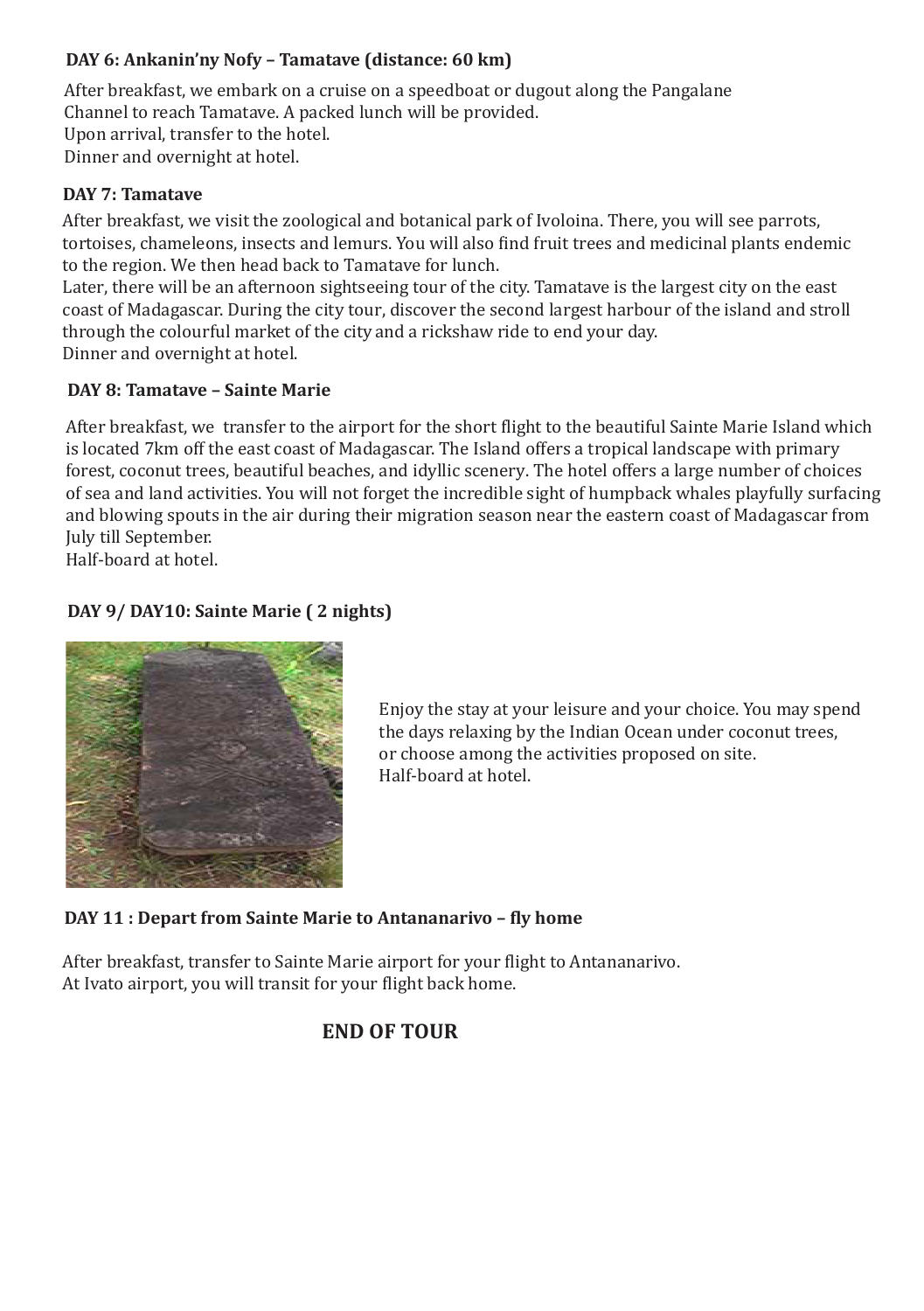## **OUR NET PRICES PER PERSON:**

## **A- with hotels mentioned in the program:**

## **LOW SEASON: 06.01 until 30.06 and 06.09 until 31.10**

- I- for 02 pax basis: in double room: **£1440 GBP** per person
- II- for 04 pax basis: in double room: **£1175 GBP** per person
- III- for 06 pax basis: in double room: **£1095 GBP** per person

- Supplement single room: **+£275 GBP** per person

## **HIGH SEASON: 01.07 until 05.09**

- Supplement single room: + £120 GBP per person
- Supplement double room: + £95 GBP per person

## **NB: rates are subject to change according to hotels availability.**

## **Included Services :**

- Daily breakfast
- Accommodation and meals as indicated in the program
- All transfers mentioned within the program
- Vehicle with air conditioning, fuel included from Day 02 until Day 04
- Driver and his allowance
- Lunch on Day 01, 08,09,10 and Day 11
- Service of English speaking tour guide from Day 01 till Day 07 and on Day 11
- All local guides during excursions mentioned
- All program mentioned park and reserves entrance fees.
- Transfer by speedboat or dugout from Manambato to Tamatave
- Administrative hotel fees